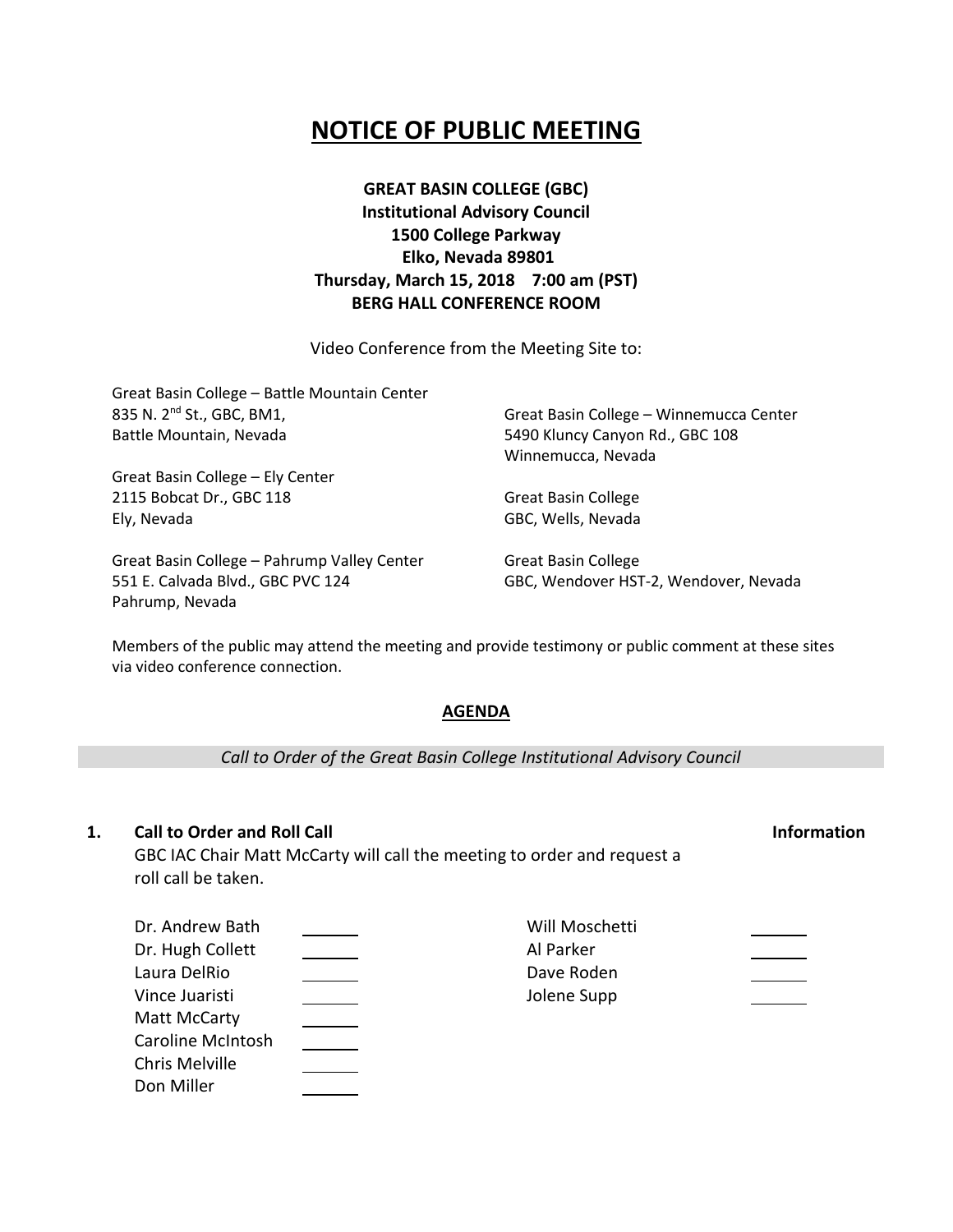| 2.  | <b>Public Comment</b> (see foregoing notation regarding public comment)                                                                                                                                   | <b>Information</b>                        |
|-----|-----------------------------------------------------------------------------------------------------------------------------------------------------------------------------------------------------------|-------------------------------------------|
| 3.  | Approval of Minutes - Matt McCarty                                                                                                                                                                        | Information/For<br><b>Possible Action</b> |
|     | GBC Institutional Advisory Council will review, recommend changes, and/or approve the<br>minutes of the GBC IAC meeting on January 18, 2018.                                                              |                                           |
| 4   | Membership of the GBC IAC - Matt McCarty                                                                                                                                                                  | <b>Information</b>                        |
|     | GBC IAC Chair Matt McCarty will give an update on membership of the GBC IAC.                                                                                                                              |                                           |
| 5.  | Board of Regents' Community College Committee Meeting and the IAC<br><b>Chairs Meeting Update - Matt McCarty</b>                                                                                          | <b>Information</b>                        |
|     | GBC IAC Chair Matt McCarty will report the previous meeting of the NSHE Board of Regents'<br>Community College Committee meeting on February 22, 2018 and the IAC Chairs Meeting on<br>February 28, 2018. |                                           |
| 6.  | <b>GBC IAC Business Matters - Matt McCarty</b><br>GBC Chair Matt McCarty will lead a discussion on K-12 focusing on:<br>1. Student Needs<br>2. Teacher Needs<br>3. Administrative/District Needs          | <b>Information</b>                        |
| 7.  | President's Report - President Joyce Helens                                                                                                                                                               | <b>Information</b>                        |
|     | GBC President Joyce Helens will provide a president's report.                                                                                                                                             |                                           |
| 8.  | <b>Member Report</b>                                                                                                                                                                                      | <b>Information</b>                        |
|     | Each committee member will be given an opportunity to provide a verbal report.                                                                                                                            |                                           |
| 9.  | <b>Superintendents' Update</b>                                                                                                                                                                            | Information                               |
|     | Any superintendent attending will be given an opportunity to discuss successful collaborations<br>with GBC and/or request additional assistance.                                                          |                                           |
| 10. | Vice Chancellor for Community Colleges Report - Nate MacKinnon                                                                                                                                            | <b>Information</b>                        |
|     | Vice Chancellor for Community Colleges will give a verbal report on important issues.                                                                                                                     |                                           |
| 11. | <b>New Business</b>                                                                                                                                                                                       | <b>Information</b>                        |

Items for consideration at future meetings may be suggested. Any discussion of an item under "New Business" is limited to description and clarification of the subject matter of the item, which may include the reasons for the request.